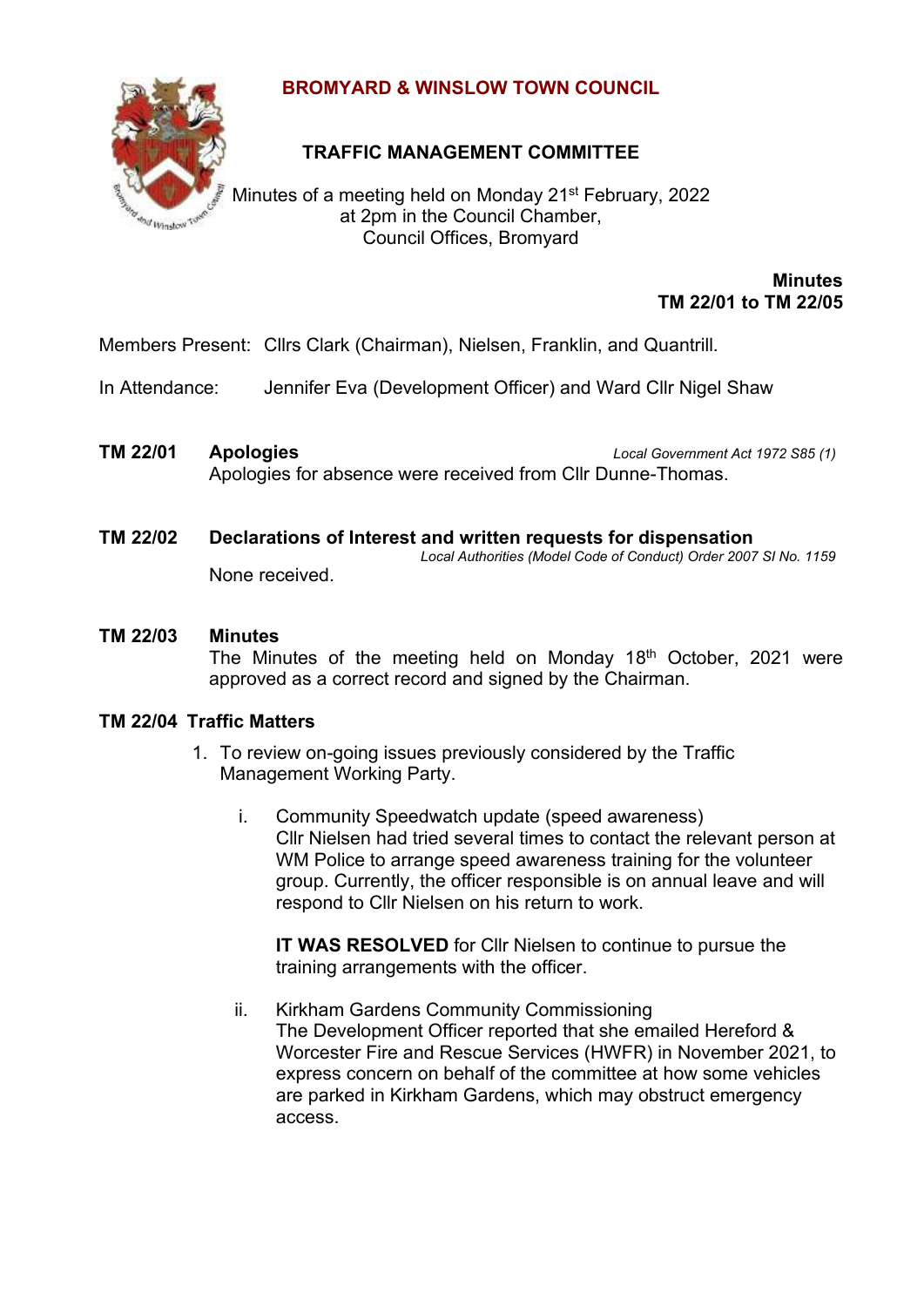The officer enquired whether the local Bromyard HWFR branch shares these concerns but no response was received.

#### **IT WAS RESOLVED:**

- The officer will ask HWFR to undertake an assessment of emergency access requirements to Kirkham Gardens.
- The officer will ask Herefordshire Council for a status update on the Town Council's previous request for the installation of double yellow lines in Kirkham Gardens.
- iii. Request from businesses located near the Broad Street, Frog Lane junction for the installation of a pedestrian guard rail, on the edge of the pavement.

Cllr Shaw confirmed that he had discussed this request with a Senior Road Traffic Safety Manager at Herefordshire Council. He was advised that a pedestrian guard rail in this location would not be sanctioned under the road traffic acts and so Herefordshire Council would not be in favour of such action.

Cllr Quantrill, a local business owner, had spoken to several shop keepers in Broad Street who are concerned for the welfare of customers leaving their premises as bus traffic sometimes mounts the pavement.

Cllr Shaw confirmed that it is hoped that Herefordshire Council will install large planters on the road, opposite the junction, to prevent people parking and buses mounting the kerb.

#### iv. Pump Street Bus Stop Relocation

In 2018, the Traffic Management Working Group resolved to make a recommendation to Full Council for the bus stop on Pump Street to be relocated to the bypass. This would require the installation of a lay-by and a bus shelter, at no expense to the Town Council.

Cllr Shaw confirmed that no funding streams are available from Herefordshire Council for this work, as their resources must be targeted towards proven road traffic safety areas.

**IT WAS RESOLVED** to recommend that the Full Council considers, in principle, funding the bus stop relocation. Prior to taking a final decision to submit the project idea to Herefordshire Council, project costings and a full safety case would be prepared with the assistance of a road safety engineer.

2. Junction reconfiguration works – Rowberry Street, Church Street and Sherford Street. To note that the reconfiguration works to improve the safety of the pedestrian crossing, near the Post Office, will take place in two phases.